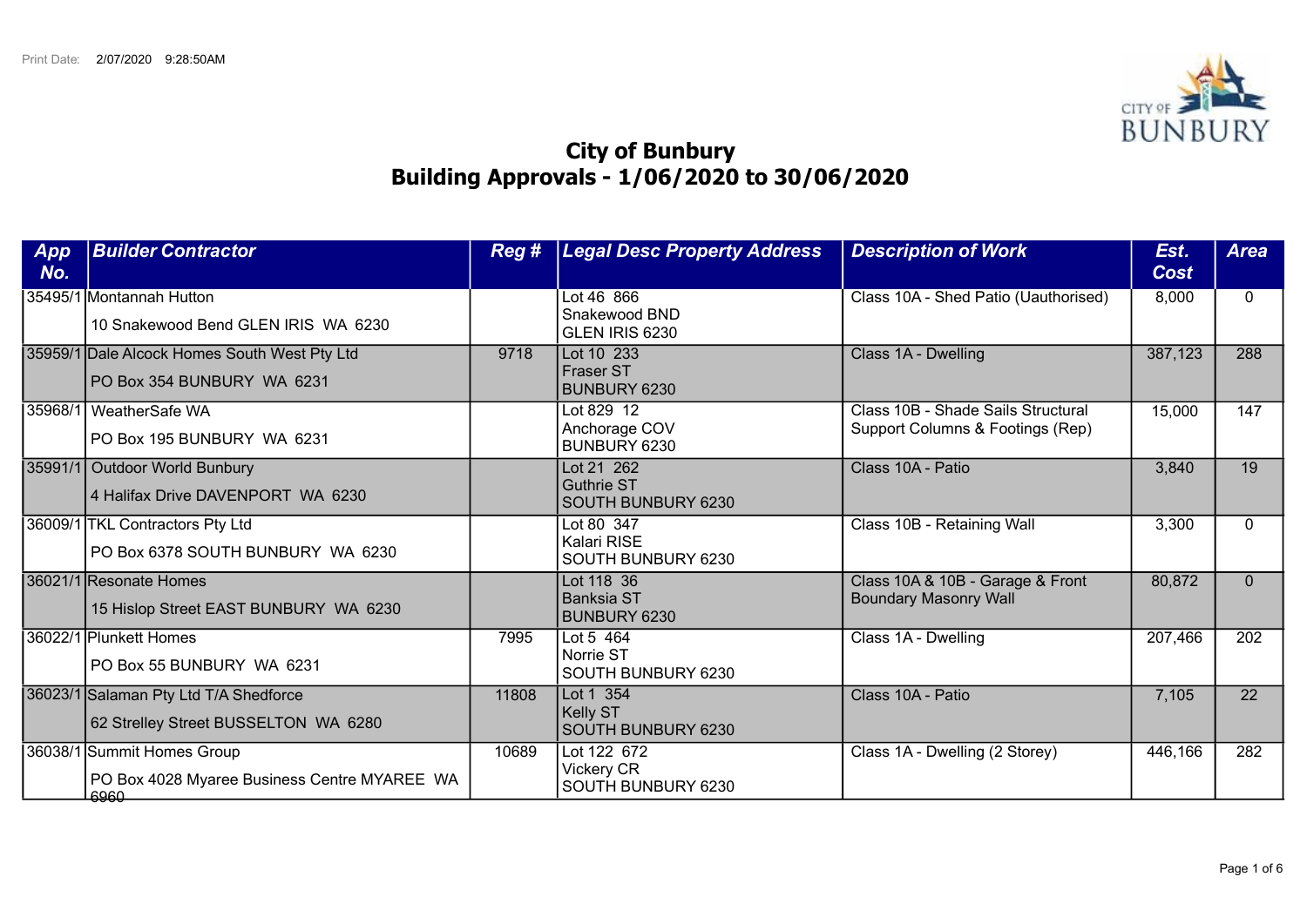| App<br>No. | <b>Builder Contractor</b>                                                                  | Reg #          | <b>Legal Desc Property Address</b>                           | <b>Description of Work</b>                         | Est.<br><b>Cost</b> | <b>Area</b>     |
|------------|--------------------------------------------------------------------------------------------|----------------|--------------------------------------------------------------|----------------------------------------------------|---------------------|-----------------|
|            | 36047/1 CPR Outdoor Centre<br>67 Halifax Drive DAVENPORT WA 6230                           | $\overline{0}$ | Lot 66 252<br><b>Goldsmith ST</b><br>SOUTH BUNBURY 6230      | Class 10A - Patio                                  | 7,352               | 38              |
|            | 36051/1 Southern City Building Group<br>9 Richter Road DAVENPORT WA 6230                   |                | Lot 180 187<br>Dunstan ST<br>SOUTH BUNBURY 6230              | Class 10A - Shed                                   | 19,000              | 45              |
|            | 36057/1 Southern Star Building<br>PO Box 9152 PICTON WA 6229                               |                | Lot 1022 18 402<br><b>Mangles ST</b><br>SOUTH BUNBURY 6230   | Class 10A - Patio x 2 (Unit 18 & 37)               | 9,887               | $\Omega$        |
|            | 36060/1 Outdoor World Bunbury<br>4 Halifax Drive DAVENPORT WA 6230                         |                | Lot $1, 240$<br>Geographe WY<br>WITHERS 6230                 | Class 10A - Patio                                  | 8,750               | $\overline{36}$ |
|            | 36061/1 Outdoor World Bunbury<br>4 Halifax Drive DAVENPORT WA 6230                         |                | Lot 200 123<br>Clarke ST<br>SOUTH BUNBURY 6230               | Class 10A - Patio                                  | 15,620              | 82              |
|            | 36063/1 CPR Outdoor Centre<br>67 Halifax Drive DAVENPORT WA 6230                           | $\mathbf 0$    | Lot 247 572<br>Samuel Wright ST<br>BUNBURY 6230              | Class 10A - Patio                                  | 6,557               | $\overline{29}$ |
|            | 36066/1 Hacer Pty Ltd T/A Smith Construction WA<br>PO Box 5025 BUNBURY WA 6230             |                | BC102152   Lot 3001 924<br>Wimbledon WY<br>WITHERS 6230      | Class 9B - Upgrade to Existing Ablutions<br>(SWSC) | 471,570             | $\Omega$        |
|            | 36067/1 Graham Dennison Veitch<br>118 Dalyellup Boulevard DALYELLUP WA 6230                |                | Lot 427 453<br>Nalbarra DR<br><b>USHER 6230</b>              | Class 10A - Carport                                | 2,000               | $\Omega$        |
|            | 36068/1 Richard Pedersen<br>21 Taylorhill Road AUSTRALIND WA 6233                          | N/a            | Lot 54 675<br>Vittoria RD<br>GLEN IRIS 6230                  | Class 10A - Patio                                  | 5,000               | $\overline{14}$ |
|            | 36069/1 Jacob Charles Anthony<br>8 Preston River Parade EAST BUNBURY WA 6230               |                | Lot 160 529<br><b>Preston River PDE</b><br>EAST BUNBURY 6230 | Class 10A - Shed                                   | 10,600              | $\Omega$        |
|            | 36070/1 Russell Noble Constructions Pty Ltd<br>41 Portofino Crescent PELICAN POINT WA 6230 | 12621          | Lot 1 293<br><b>Higgins ST</b><br>SOUTH BUNBURY 6230         | Class 1A - Dwelling Units (Demolition)             | 14,000              | $\overline{0}$  |
|            | 36071/1 Outdoor World Bunbury<br>4 Halifax Drive DAVENPORT WA 6230                         |                | Lot 3 271<br>Halsey ST<br>SOUTH BUNBURY 6230                 | Class 10A - Patio                                  | 4,650               | $\overline{32}$ |
|            | 36072/1 Outdoor World Bunbury<br>4 Halifax Drive DAVENPORT WA 6230                         |                | Lot 800 73<br><b>Brand AV</b><br><b>USHER 6230</b>           | Class 10A - Patio                                  | 5,480               | $\overline{37}$ |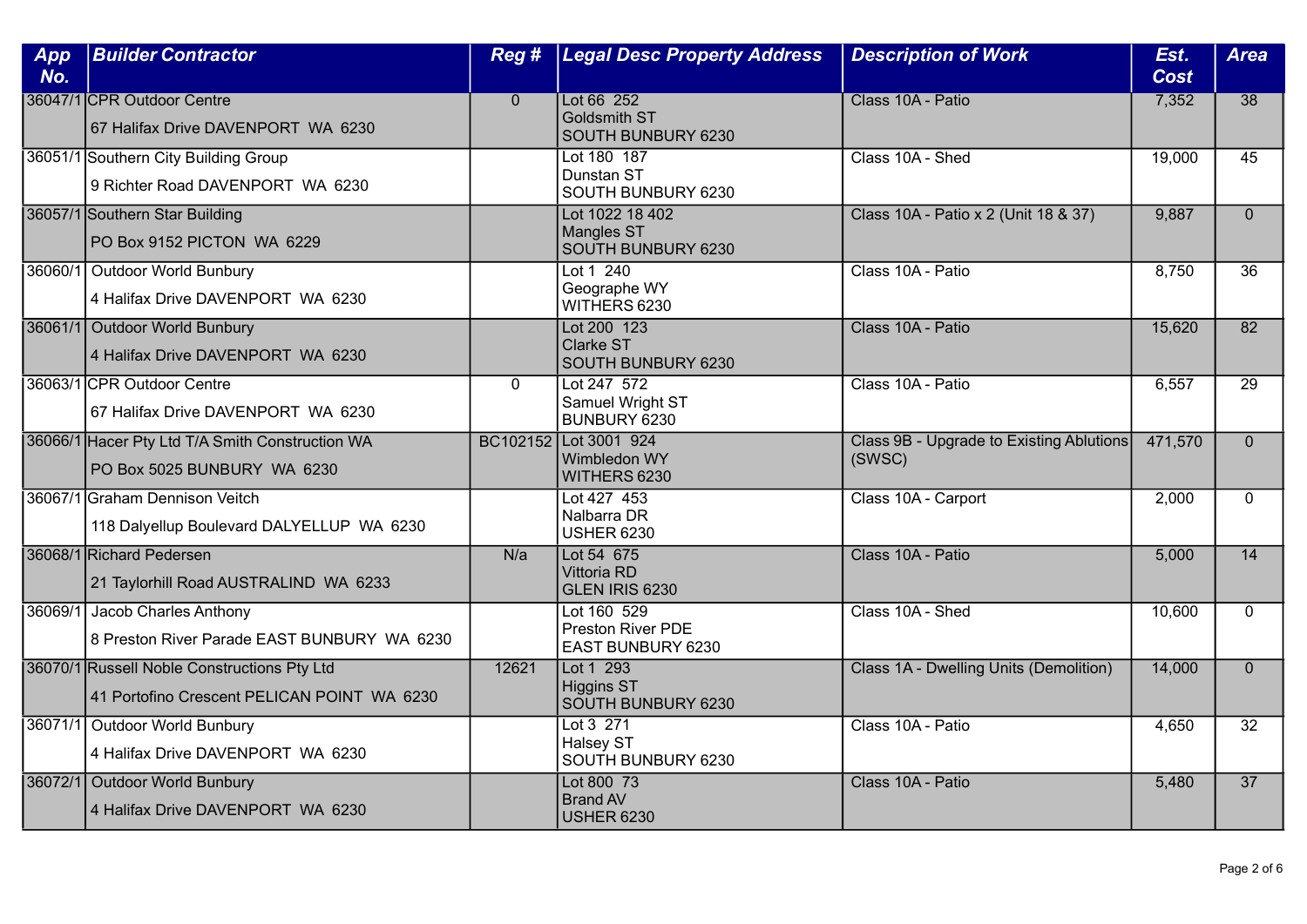| App<br>No. | <b>Builder Contractor</b>                                                           | Reg #       | <b>Legal Desc Property Address</b>                   | <b>Description of Work</b>                                      | Est.<br><b>Cost</b> | <b>Area</b>     |
|------------|-------------------------------------------------------------------------------------|-------------|------------------------------------------------------|-----------------------------------------------------------------|---------------------|-----------------|
|            | 36073/1 CPR Outdoor Centre<br>67 Halifax Drive DAVENPORT WA 6230                    | $\mathbf 0$ | Lot 166 240<br>Geographe WY<br>WITHERS 6230          | Class 10A - Patio                                               | 3,135               | $\overline{12}$ |
|            | 36074/1 Dardy Gardens<br>PO Box 281 DARDANUP WA 6236                                |             | Lot $5\,46$<br><b>Beach RD</b><br>SOUTH BUNBURY 6230 | Class 10B - Retaining Wall                                      | 5,100               | $\Omega$        |
|            | 36076/1 Outdoor World Bunbury<br>4 Halifax Drive DAVENPORT WA 6230                  |             | Lot 1 5 691<br><b>Wellington ST</b><br>BUNBURY 6230  | Class 10A - Carport x 3                                         | 16,230              | 85              |
|            | 36078/1 Garry Standring<br>Lot 21 Clifton Street WATERLOO WA 6228                   |             | Lot 5 5 102<br>Carey ST<br>BUNBURY 6230              | Class 10A - Patio                                               | 4,000               | $\Omega$        |
|            | 36079/1 Outdoor World Bunbury<br>4 Halifax Drive DAVENPORT WA 6230                  |             | Lot 1 1 431<br>Minninup RD<br>SOUTH BUNBURY 6230     | Class 10A - Patio                                               | 3,980               | 14              |
|            | 36082/1 Shekinah Construction Pty Ltd<br>Gary Aitken PO Box 4207 BUNBURY WA 6231    | 101524      | Lot 6 6 432<br>Mistletoe CT<br>GLEN IRIS 6230        | Class 10A - Shed                                                | 3,600               | $\overline{12}$ |
|            | 36083/1 Noel Francis Walton<br>40 Minninup Road SOUTH BUNBURY WA 6230               |             | Lot 9 431<br>Minninup RD<br>SOUTH BUNBURY 6230       | Class 10B - Boundary Masonry Wall                               | 3,800               | $\mathbf{0}$    |
|            | 36084/1 Wedge Tail Constructions<br>3 Mossop Street SOUTH BUNBURY WA 6230           | 101408      | Lot 99 185<br>Dunbarton WY<br>WITHERS 6230           | Class 10A & 10B - Garage Addition &<br>Retaining & Masonry Wall | 60,000              | $\mathbf{0}$    |
|            | 36085/1 Mark B Building<br>PO Box 1663 BUNBURY WA 6231                              |             | Lot 41 299<br><b>Holman ST</b><br>BUNBURY 6230       | Class 6 - Shop (Fitout - Taffy's Aspire<br>Building)            | 80,000              | $\Omega$        |
|            | 36086/1 Stepnell Building & Renovations<br>23 Mindalong Close SOUTH BUNBURY WA 6230 |             | Lot 1 123<br>Clarke ST<br>SOUTH BUNBURY 6230         | Class 1A - Dwelling (Alts & Adds)                               | 121,500             | 80              |
|            | 36087/1 Ashton Leigh Harvey<br>17 Fairway Court EAST BUNBURY WA 6230                |             | Lot 18 209<br>Fairway CT<br>EAST BUNBURY 6230        | Class 10A - Patio                                               | 3,500               | $\mathbf 0$     |
|            | 36088/1 South West Retaining & Excavations<br>14 Kentucky Drive DARDANUP WA 6236    |             | Lot 336 631<br><b>Sweeting WY</b><br>WITHERS 6230    | Class 10B - Retaining Wall (BA20)                               | 6,000               | $\Omega$        |
|            | 36089/1 Resonate Homes<br>15 Hislop Street EAST BUNBURY WA 6230                     |             | Lot $2$ 402<br>Mangles ST<br>SOUTH BUNBURY 6230      | Class 1A - Dwelling (Unit 1)                                    | 187,854             | 140             |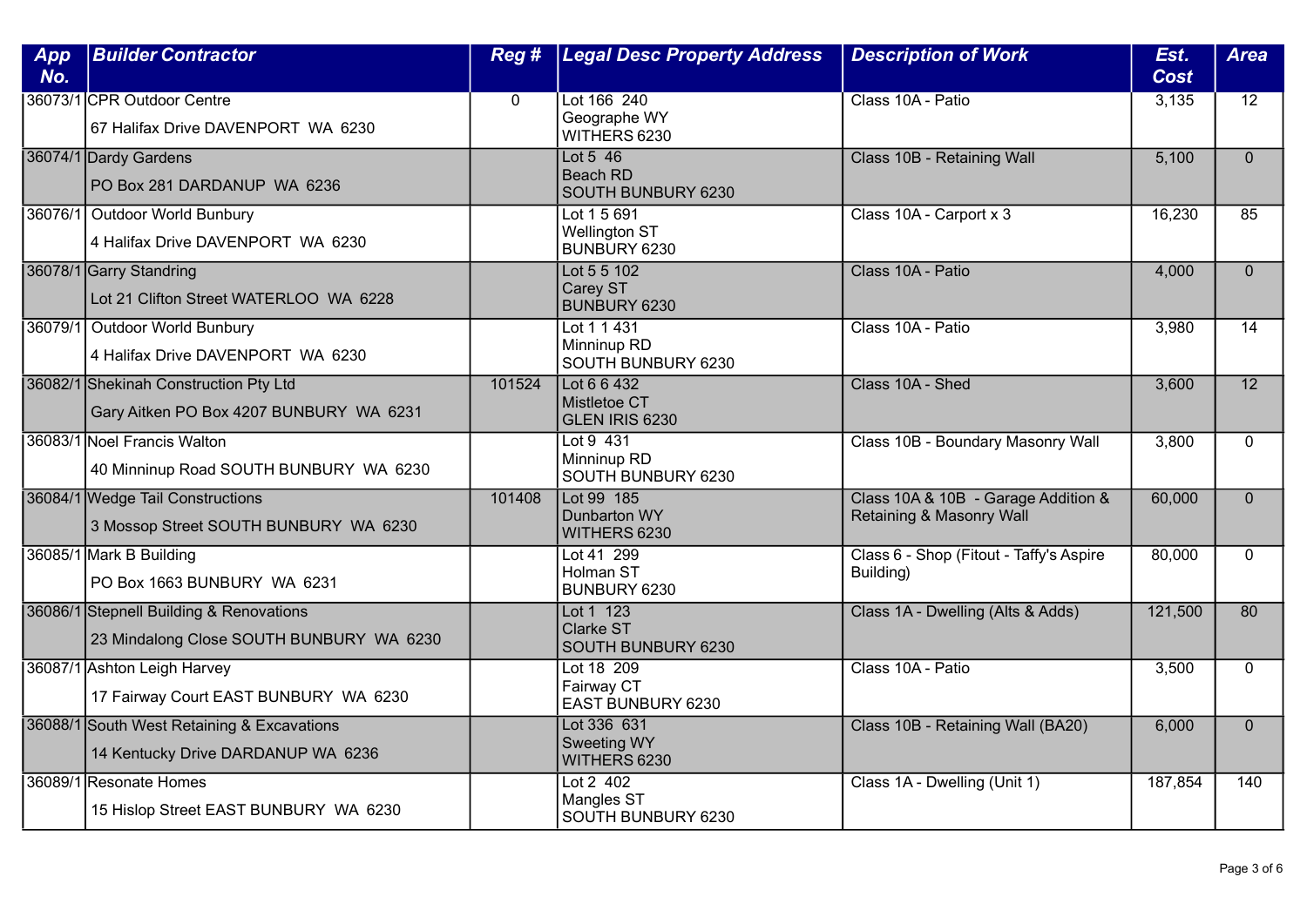| App<br>No. | <b>Builder Contractor</b>                                                      | Reg #             | <b>Legal Desc Property Address</b>                         | <b>Description of Work</b>         | Est.<br><b>Cost</b> | <b>Area</b>    |
|------------|--------------------------------------------------------------------------------|-------------------|------------------------------------------------------------|------------------------------------|---------------------|----------------|
|            | 36090/1 Resonate Homes<br>15 Hislop Street EAST BUNBURY WA 6230                |                   | Lot 2 402<br><b>Mangles ST</b><br>SOUTH BUNBURY 6230       | Class 1A - Dwelling (Unit 2)       | 180,000             | 140            |
|            | 36091/1 TKL Contractors Pty Ltd<br>PO Box 6378 SOUTH BUNBURY WA 6230           |                   | Lot 122 677<br>Wakefield AV<br>WITHERS 6230                | Class 10A - Patio                  | 9,300               | $\Omega$       |
|            | 36092/1 Chemical Grout Injection<br>15/15 Carbon Court OSBOURNE PARK WA 6017   |                   | Lot 353 378<br>Lewis PL<br>WITHERS 6230                    | Class 1A - Dwelling (Underpinning) | 15,166              | $\Omega$       |
|            | 36093/1 South West Blocklaying<br>C/- Picton Post Office PICTON WA 6229 6229   |                   | Lot 353 378<br>Lewis PL<br>WITHERS 6230                    | Class 10B - Retaining Wall (BA20)  | 12,100              | $\Omega$       |
|            | 36094/1 South West Blocklaying<br>C/- Picton Post Office PICTON WA 6229 6229   |                   | Lot 354 378<br>Lewis PL<br>WITHERS 6230                    | Class 10B - Retaining Wall (BA20)  | 12,100              | $\mathbf{0}$   |
|            | 36096/1 John Ronald Sullivan<br>8 Fielder Street SOUTH BUNBURY WA 6230         |                   | Lot 54 213<br>Fielder ST<br>SOUTH BUNBURY 6230             | Class 10B - Masonry Wall           | 10,000              | $\Omega$       |
|            | 36097/1 Industry Maintenance Solutions<br>56 Strickland Street BUNBURY WA 6230 | 7995              | Lot 53 446<br>Mosedale AV<br><b>USHER 6230</b>             | Class 10A - Patio                  | 7,909               | $\overline{0}$ |
|            | 36098/1 Outdoor World Bunbury<br>4 Halifax Drive DAVENPORT WA 6230             |                   | Lot 356 651<br><b>Tobin PL</b><br>WITHERS 6230             | Class 10A - Patio                  | 3,000               | 4              |
|            | 36099/1 Martyn Robert Bott<br>106 South Western Highway GLEN IRIS WA 6230      |                   | Lot 27 116<br><b>Charles ST</b><br>BUNBURY 6230            | Class 10B - Fence                  | 12,000              | $\Omega$       |
|            | 36100/1 Prime Contracting Pty Ltd<br>8 Simpson Avenue BUNBURY WA 6230          | wad307<br>wara927 | Lot 2 402<br>Mangles ST<br>SOUTH BUNBURY 6230              | Class 1A - Dwelling (Demolition)   | 15,000              | $\Omega$       |
|            | 36101/1 Dale Alcock Homes South West Pty Ltd<br>PO Box 354 BUNBURY WA 6231     | 9718              | Lot 6 3 620<br><b>Strickland ST</b><br>EAST BUNBURY 6230   | Class 1A - Dwelling                | 185,401             | 166            |
|            | 36102/1 CPR Outdoor Centre<br>67 Halifax Drive DAVENPORT WA 6230               | $\Omega$          | Lot 92 510<br>Pickworth RT<br>PELICAN POINT 6230           | Class 10A - Patio x 2              | 10,971              | 47             |
|            | 36103/1 Picton Civil Pty Ltd<br>PO Box 9105 PICTON WA 6229                     |                   | Lot 7 271<br><b>Halsey ST</b><br><b>SOUTH BUNBURY 6230</b> | Class 10A - Shed (Demolition)      | 2,500               | $\mathbf{0}$   |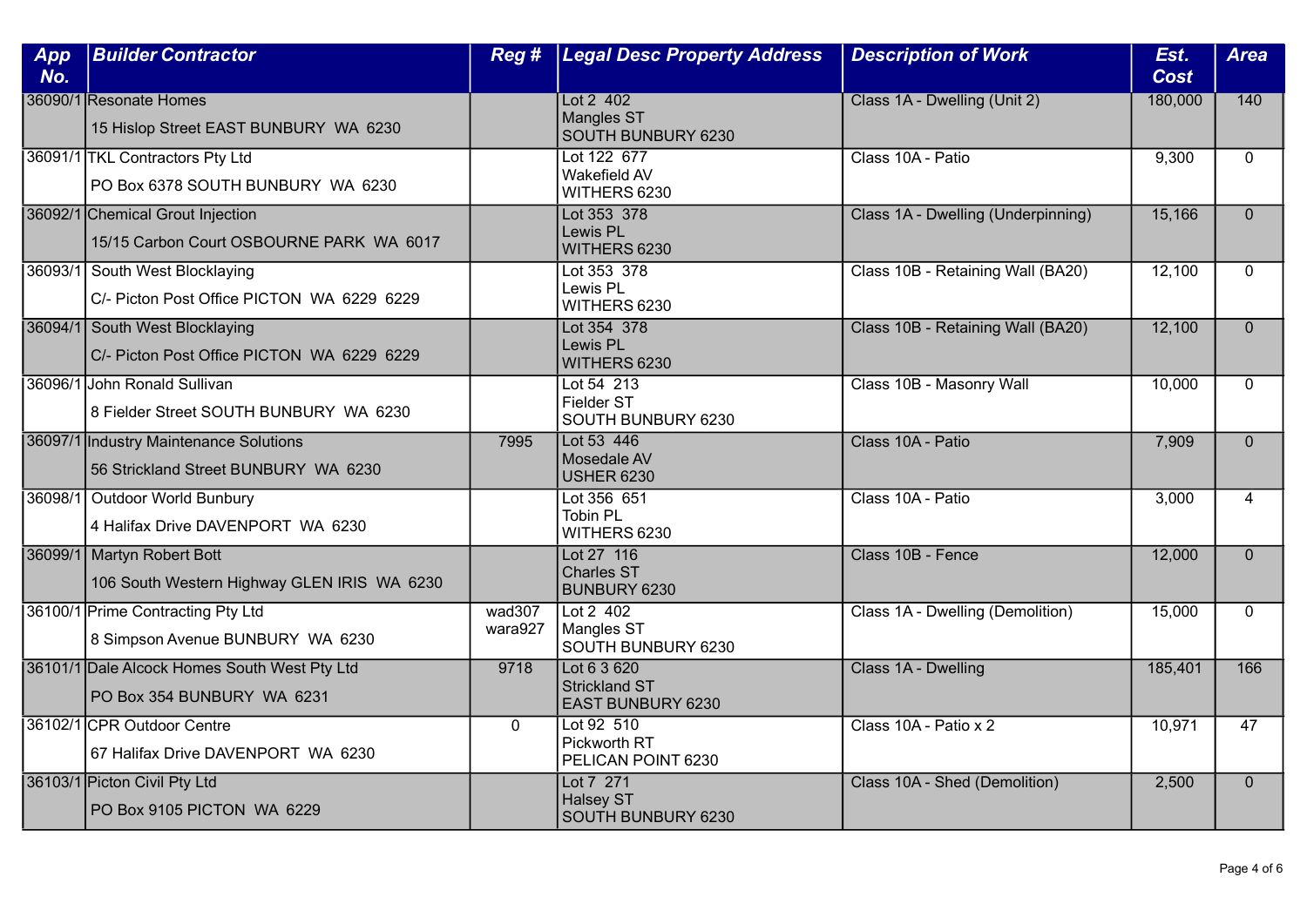| App<br>No. | <b>Builder Contractor</b>                                                                               | Reg #        | <b>Legal Desc Property Address</b>                       | <b>Description of Work</b>                                                 | Est.<br><b>Cost</b> | <b>Area</b>     |
|------------|---------------------------------------------------------------------------------------------------------|--------------|----------------------------------------------------------|----------------------------------------------------------------------------|---------------------|-----------------|
|            | 36104/1 Picton Civil Pty Ltd<br>PO Box 9105 PICTON WA 6229                                              |              | Lot 12 372<br>Lee ST<br>SOUTH BUNBURY 6230               | Class 1A - Dwelling (Demolition)                                           | 29,810              | $\overline{0}$  |
|            | 36105/1 Perkins WA Pty Ltd T/A Perkins Builders<br>1 Hales Street DAVENPORT WA 6230                     | 8393         | Lot 1 545<br><b>Rawling RD</b><br>DAVENPORT 6230         | Class 8 - Abattoir (Chiller & Freezer<br>Additions V & V Walsh)            | 1,673,337           | 475             |
|            | 36106/1 Cape Shades - Ermin Veurink<br>143 Kookaburra Way VASSE WA 6280                                 |              | Lot 1154 524<br>Possum WY<br>COLLEGE GROVE 6230          | Class 10A - Patio                                                          | 5,500               | $\mathbf{0}$    |
|            | 36107/1 Outdoor World Bunbury<br>4 Halifax Drive DAVENPORT WA 6230                                      |              | Lot 1 713<br><b>Winton ST</b><br>CAREY PARK 6230         | Class 10A - Carport                                                        | 8,650               | $\overline{0}$  |
|            | 36108/1 Graham Mepham<br>67 Halifax Drive DAVENPORT WA 6230                                             |              | Lot 5 600<br>South Western HWY<br>GLEN IRIS 6230         | Class 10A - Carport x 4                                                    | 30,173              | $\Omega$        |
|            | 36109/1 CPR Outdoor Centre<br>67 Halifax Drive DAVENPORT WA 6230                                        | $\mathbf{0}$ | Lot 2 360<br>King RD<br>EAST BUNBURY 6230                | Class 10A - Carport                                                        | 8,144               | $\overline{30}$ |
|            | 36110/1 Shane Richard Carter<br>46 Picton Road EAST BUNBURY WA 6230                                     |              | Lot 20 511<br>Picton RD<br>EAST BUNBURY 6230             | Class 10A - Shed                                                           | 15,000              | $\mathbf{0}$    |
|            | 36111/1 CPR Outdoor Centre<br>67 Halifax Drive DAVENPORT WA 6230                                        | $\Omega$     | Lot 12 91<br><b>Bussell HWY</b><br><b>USHER 6230</b>     | Class 10A - Carport (Harradine &<br><b>Associates Veterinary Surgeons)</b> | 15,960              | 144             |
|            | 36112/1 Hacer Pty Ltd T/A Smith Construction WA<br>PO Box 5025 BUNBURY WA 6230                          |              | BC102152 Lot 201 223<br>Forrest AV<br>SOUTH BUNBURY 6230 | Class 5 - Office Fitout (Tenancy 5<br><b>SWAMS Clinic)</b>                 | 302,882             | $\Omega$        |
|            | 36113/1 Rolando Del Rosario Martin<br>28 Nalbarra Drive USHER WA 6230                                   |              | Lot 3 453<br>Nalbarra DR<br><b>USHER 6230</b>            | Class 10A - Carport                                                        | 6,000               | $\overline{0}$  |
|            | 36114/1 City of Bunbury<br>Bunbury Bowling & Social Club Inc 72 Forrest Avenue<br>SOUTH BUNBURY WA 6230 |              | Lot 237 531<br>Prince Philip DR<br>SOUTH BUNBURY 6230    | Class 10A - Storage (Sea Container -<br><b>Bunbury Wildlife Park)</b>      | 2,500               | $\overline{15}$ |
|            | 36115/1 Digger Patios<br>27 Matilda Avenue AUSTRALIND WA 6233                                           |              | Lot 204 365<br><b>Kurrajong CIR</b><br>GLEN IRIS 6230    | Class 10A - Patio                                                          | 17,650              | $\Omega$        |
|            | 36116/1 Industry Maintenance Solutions<br>56 Strickland Street BUNBURY WA 6230                          | 7995         | Lot 37 363<br>Knight ST<br>WITHERS 6230                  | Class 10A - Patio                                                          | 7,062               | $\mathbf 0$     |